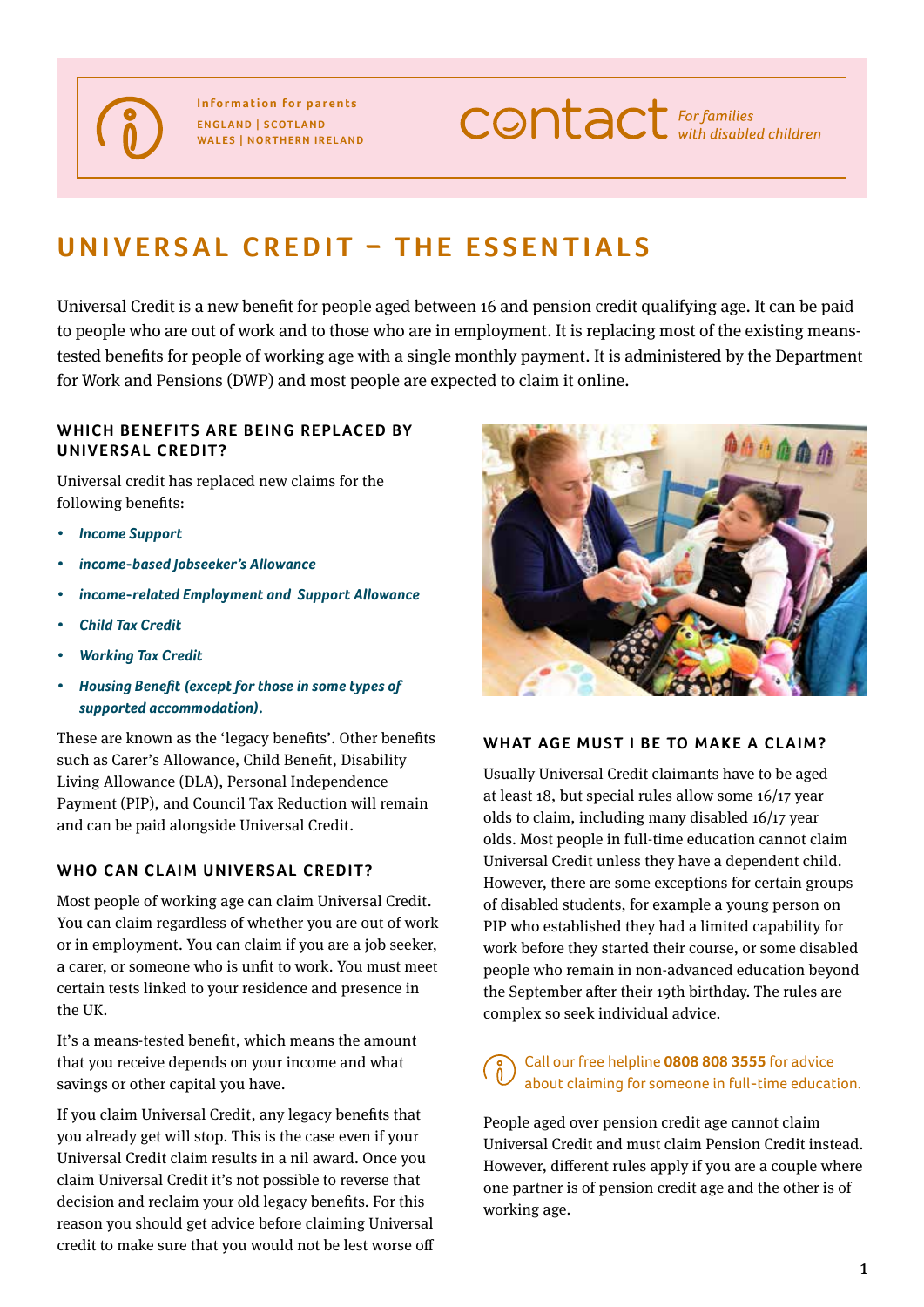Our web page **[Universal Credit for young people](https://contact.org.uk/help-for-families/information-advice-services/benefits-financial-help/benefits-and-tax-credits/universal-credit/universal-credit-for-young-people/)  [receiving education](https://contact.org.uk/help-for-families/information-advice-services/benefits-financial-help/benefits-and-tax-credits/universal-credit/universal-credit-for-young-people/)** explains in detail the rules restricting claims by students and outlines when a disabled student may be able to claim.

#### **WHEN WILL I BE EXPECTED TO CLAIM UNIVERSAL CREDIT?**

Currently Universal Credit only applies to people who try to make a new claim for one of the benefits that Universal Credit is replacing. So if someone tries to make a new claim for Income Support or tax credits or Housing Benefit they will be told that this is not possible, but that they can claim Universal Credit instead if they would like.

For example, Fatima is a single parent with two children. She loses her job and tries to claim Income Support. She will be told that she cannot make a new claim for Income Support. However, she has the option of claiming Universal Credit instead. The Universal Credit award she gets will also then replace any tax credits or Housing Benefit that she currently receives.

As well as parents of disabled children, young disabled adults are also affected by Universal Credit. Young disabled adults who would previously made a new claim for income-related Employment and Support Allowance will need to claim Universal Credit instead.

Other changes that can lead to you having to claim Universal Credit include being on Housing Benefit and moving to a new tenancy in a different council area, or being on tax credits and either separating from a partner, or starting to live with a new partner.

# **NEW CLAIMS FOR OTHER BENEFITS**

Only new claims for the means-tested legacy benefits are affected by the introduction of Universal Credit. It is still possible to make new claims for other non-meanstested benefits and for a council tax reduction. Making a new claim for DLA, PIP, or Carer's Allowance will not lead to any expectation that you claim Universal Credit. Neither will notifying the Tax Credits office that you have been awarded DLA for your child. This is because this will be treated as a review of an existing tax credit claim and not as a new claim.

#### WHAT IF YOU DON'T HAVE A CHANGE OF **C I RCU M S TA N C E S ?**

For the time being, existing claimants will not be affected so long as they don't try to make a new claim for one of the legacy benefits. However, the government intends to move all existing claimants on legacy benefits onto Universal Credit. This process is known

# WARNING!

Unless you are a disabled adult who gets the severe disability premium, there is nothing preventing you from opting to claim Universal Credit. However, this may not be a good idea as many families with a disabled child will be worse off under Universal Credit.

as 'managed migration'. Managed migration started with a pilot in Harrogate in North Yorkshire. Suspended due to Covid, this is expected to re-commence in April 2022. Little information is currently available about the roll-out of managed migration to the rest of the UK, although the government has said it plans to have completed this process by March 2025.

#### **HOW MUCH UNIVERSAL CREDIT WILL I GET?**

The amount of Universal Credit that you will get depends on your family circumstances and what other income and savings you have. In working out how much you are entitled to, the DWP start by working out the maximum amount of Universal Credit that you can be paid.

Everyone is entitled to a standard allowance, either as a single person or as part of a couple. This is paid at a reduced rate if you (and your partner if you have one) are under 25. Extra amounts are then added into your maximum award depending on your family circumstances, outlined below.

#### **C h i ld e le m e n t s**

You get an extra amount known as a child element for each dependent child in your family. This may be paid at a higher rate for your eldest child. If you are getting Universal Credit and you have a third or subsequent child born on or aster 6 April 2017, you will not receive a child element for that child. There are some exceptions to this 'two child policy'.

#### **Disabled child addition**

You get a further extra amount for each dependent child who is on Disability Living Allowance (DLA), Personal Independence Payment (PIP), or who is registered severely sight impaired. This is paid at a higher rate for children who are on the enhanced rate of PIP daily living component, the highest rate of DLA care component, or who are registered severely sight impaired.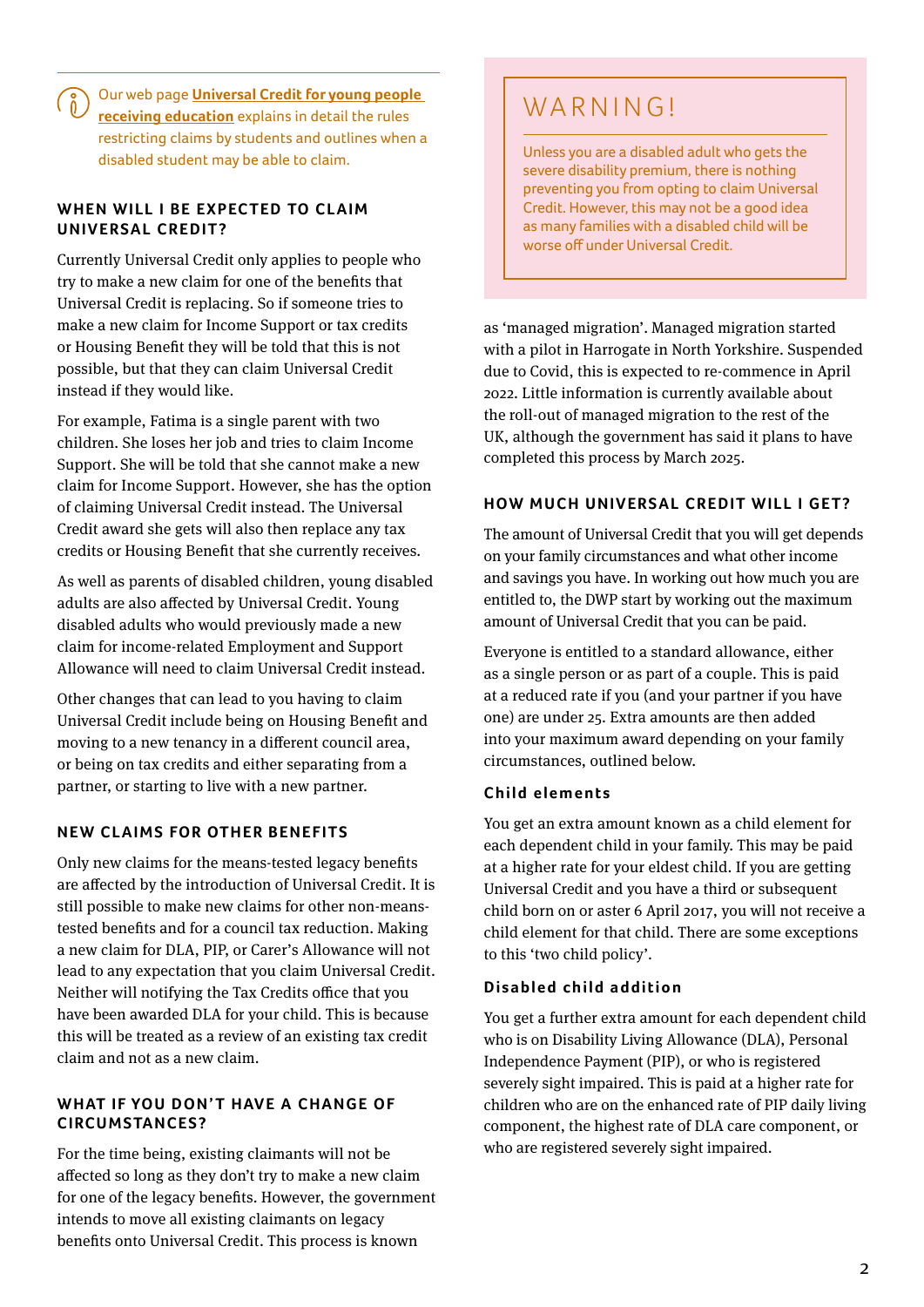# **HOW MUCH OF YOUR EARNINGS WILL BE IGNORED?**

| <b>Your circumstances</b>                                                                                                                          | Lower work allowance - paid if your<br><b>Universal Credit includes a housing</b><br>element | Higher work allowance $-$ if your<br>Universal Credit doesn't include a<br>housing element |
|----------------------------------------------------------------------------------------------------------------------------------------------------|----------------------------------------------------------------------------------------------|--------------------------------------------------------------------------------------------|
| You are responsible for at least one<br>dependent child, or you or a partner have<br>a limited capability for work due to illness<br>or disability | £335 per month                                                                               | £557 per month                                                                             |
| Everyone else - for example, those without<br>children and who aren't incapable of work                                                            | nil                                                                                          | nil                                                                                        |

# **Carer element**

This is paid if you are eligible for Carer's Allowance, or if the only thing that stops you from qualifying for Carer's Allowance is that your earnings are too high. You do not actually have to have claimed Carer's Allowance – it is sufficient that you meet the normal Carer's Allowance rules, other than the earnings limit.

If you think you may be eligible for a carer element, inform the DWP via your online Universal Credit account. Where you and your partner care for different people you may be able to get two carer elements.

If the person you look after lives independently then you getting a carer element could affect their benefits. Seek further advice from our helpline.

#### **Limited capability for work elements**

If you or a partner are unfit to work because of health problems you can receive an extra element. This used to be paid at one of two rates – a **limited capability for work element** for the less severely disabled and a **limited capability for work and work-related activity element** for the more severely disabled. However, the government scrapped the limited capability for work element for most new claims made aster April 2017.

The same person cannot qualify for both a capability for work element and a carer element. If this applies to you, you will only get the higher of the two amounts.

#### **Childcare element**

If you are working and pay for registered childcare costs it is possible to receive an extra allowance covering 85% of your childcare costs. To qualify you (and your partner if you have one) must normally work. Any number of hours work will do. You may also qualify

if you work and your partner is unable to provide childcare, either because they are incapable of work, or because they provide regular and substantial care to a disabled person (and they are eligible for Carer's Allowance). The maximum amount of childcare that

Universal Credit takes into account is capped at £760.42 per month for one child and £1,303.57 for two or more children.

#### **H o u s i n g e le m e n t**

Includes help towards rent and some service charges.

#### **HOW DOES MY INCOME AND CAPITAL AFFECT**

Once your maximum amount of universal credit has been calculated, the DWP then work out how much to deduct due to earnings or the other income you already have.

# **HOW DOES WORKING AFFECT UNIVERSAL CREDIT?**

There are no rules about how many hours you can work. Instead the amount of Universal Credit you receive is gradually reduced as you earn more. If you have a dependent child or you are a disabled person then an initial amount of earnings – known as your 'work allowance' – is ignored. Your Universal Credit payments are reduced by 55p for every £1 you earn above your work allowance.

The amount of your work allowance depends on your circumstances – see the table above.

Some self-employed people will be assumed to have a minimum amount of earnings, equal to the minimum wage for the number of hours they say they are working. However, this does not apply to anyone who is in the 'no work-related requirements' group (see page 4) including many full-time carers. It also doesn't apply during the first 12 months of starting a new business.

# **HOW DOES OTHER INCOME OR CAPITAL AFFECT UNIVERSAL CREDIT?**

Unearned income is also deducted from your Universal Credit award. £1 will be deducted from your Universal Credit for every £1 of unearned income you have.

However, some unearned income is ignored. This includes DLA, PIP and child support maintenance.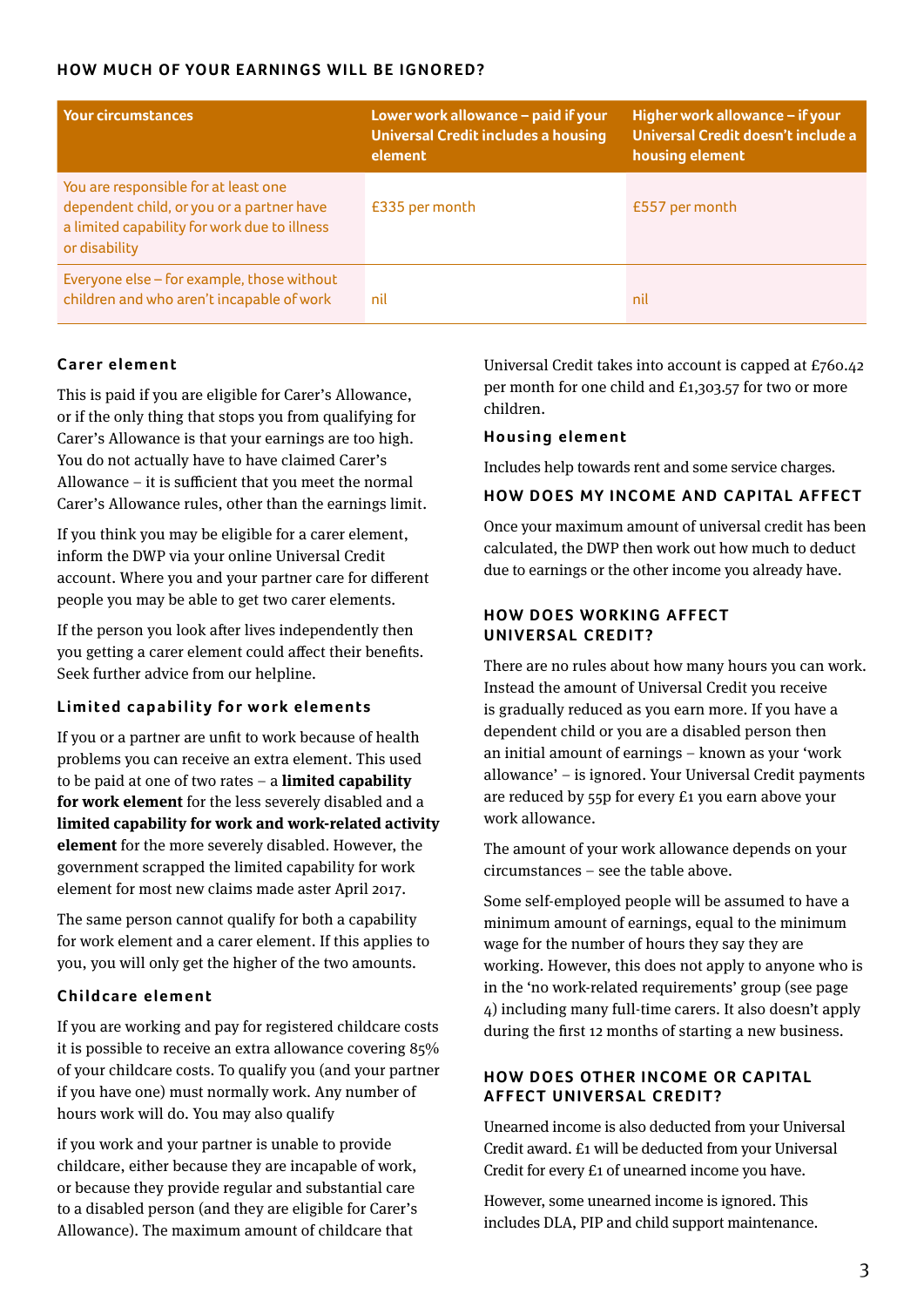You normally cannot be paid any Universal Credit if your capital is above £16,000 (unless you are transitionally protected – see page 6). If your capital is between £6,000 and £16,000 you will be treated as having £4.35 per month income for every £250, or part of £250 you have above £6,000.

Once the DWP have deducted any earnings or other income from your Universal Credit calculation, the amount remaining is what you should be paid in Universal Credit.

Some claimants may find that the amount they get is reduced due to the household benefit cap. However, others are exempt from the benefit cap, including if you have a child on DLA or PIP or you are entitled to the carer element in your Universal Credit award.

# **CHANGES IN CIRCUMSTANCES**

You are expected to notify the DWP of any changes in your circumstances and there is a penalty of £50 if you fail to do so without good cause. Your Universal Credit award is based on your circumstances and income over an assessment period of one month. The date of your assessment period depends on when you first claimed Universal Credit. For example, if your date of claim was 9 March, your assessment period runs from the ninth of each month until the eighth of the following month.

# **Do I have to tell the DWP about a change?**

Employed workers don't normally need to tell the DWP about changes in earnings. This is because your monthly earnings should automatically be notified to the DWP via HMRCs 'real-time information' system. However, if you are self-employed you will need to report your profits every month.

#### **When will any change of circumstances affect my claim?**

If you have a change that means you qualify for lower Universal Credit payments that change is always treated as if it happened at the start of your monthly assessment period. If you have a change that means

your Universal Credit award increases, then that too can be treated as if it happened at the start of the month – but only if you tell the DWP about it before the end of your assessment period.

For example, Ruth has a monthly assessment period that runs from the fisth of the month. Her second child is born on the 12 August. Ruth tells the DWP straightaway and the increased payments for her new baby are backdated to 5 August. On 20 September Ruth moves from her private flat to a cheaper housing association property. Because her rent is lower, her Universal Credit payments towards rent will drop.

These lower payments start from the beginning of her assessment period on 5 September.

#### **HOW DO I CLAIM UNIVERSAL CREDIT?**

Universal Credit is claimed from the Department for Work and Pensions (DWP). Claims normally have to be made online although there are some exceptions when a claim over the phone will be allowed, for instance because you have problems with reading or writing or are unable to use a computer. Call **0800 328 5644** if you cannot claim online.

# **To claim online**

You'll first need to set up an online Universal Credit account at **[gov.uk/apply-universal-credit.](https://www.gov.uk/apply-universal-credit)** 

Once your online account has been set up you can then use it to complete your claim. If you are part of a couple you and your partner must each create your own individual online accounts which you then link together to make a joint claim.

The online claim asks you a number of different questions about your circumstances. You'll be able to check and amend your answers before submitting your claim online. You will then be asked to verify your identity using the GOV.UK's 'verify service' before booking an interview at your local Jobcentre. If you are a couple you will be interviewed separately.

# **Providing evidence to support your claim**

At the interview you'll be asked to take evidence with you to support your claim. You'll also be asked to agree to a number of conditions in order to get Universal Credit.

These conditions will be set out in a document called your 'claimant commitment' (see below). You will have to agree to these conditions otherwise your claim may be closed.

#### **Once a decision is made on your claim**

Jobcentre Plus will send you an email or a text asking you to check your online account. There you'll find a copy of the decision including a breakdown of how your Universal Credit award has been calculated.

# WHAT IS THE CLAIMANT COMMITMENT?

This is an agreement that sets out what you have to do in order to get Universal Credit. If you claim as part of a couple, both you and your partner must each agree to an individual 'claimant commitment'.

Different claimants will have different conditions attached to their claim. Some claimants will be expected to look for work. This can include workers on low earnings who may have to agree to either increase their hours of work or to look for better paid work.

Other claimants may be expected to take steps to make themselves more work ready. These are known as 'workrelated requirements'. However other groups, including many carers, will be exempt from having any work-related requirements.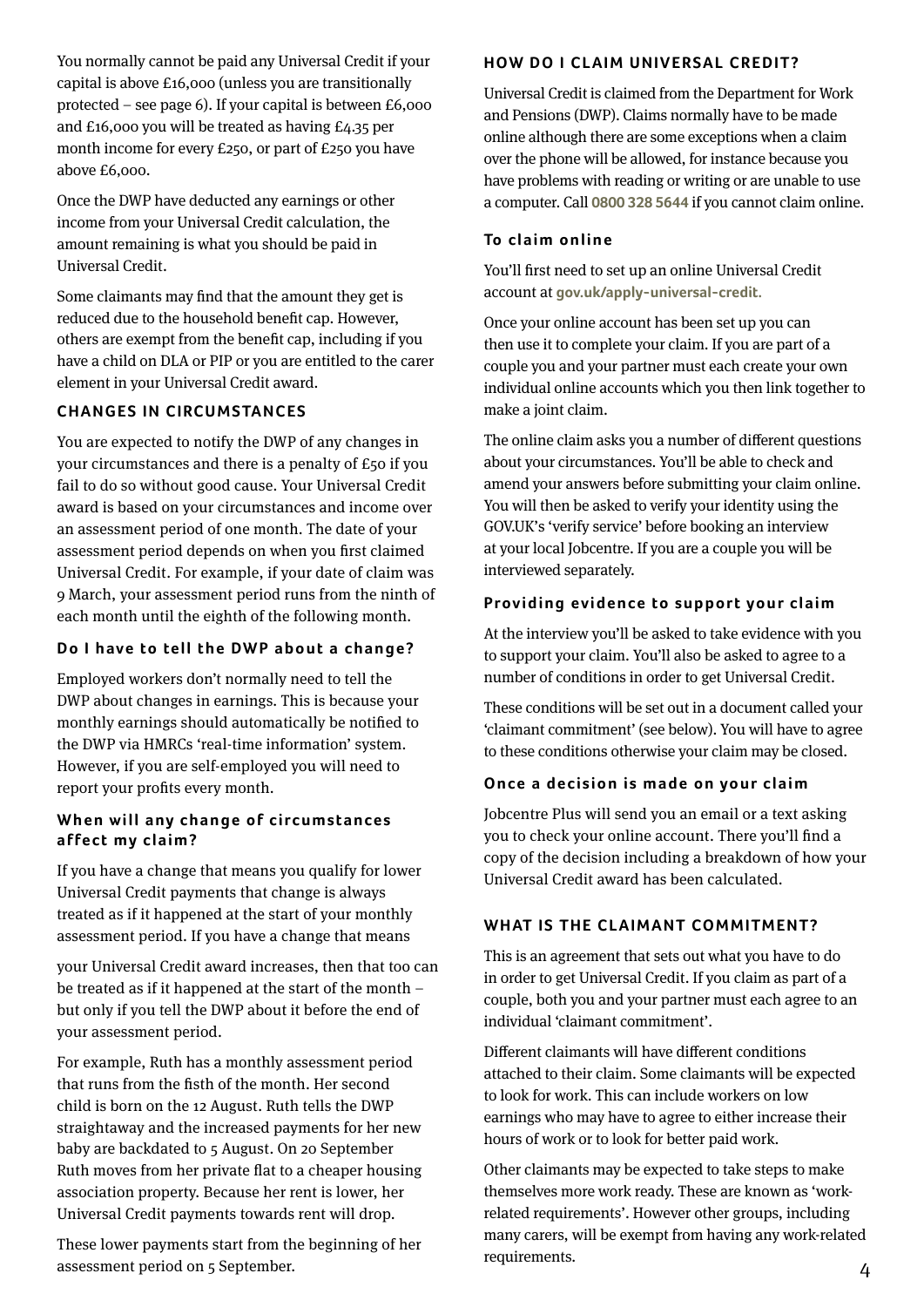Your claimant commitment will vary depending on which of four groups you are placed in. Your circumstances will determine which group applies to you.

#### **No work-related requirements**

People in this group are exempt from having to take any steps to look for work. This group includes the parent who has the main responsibility for a child aged under one, severely disabled people and many full-time carers for disabled people.

# Work-focused interview only

People in this group are not expected to look for work but they are asked to attend periodic interviews to find out about employment and training opportunities in their area. This group includes the parent who has the main responsibility for a child aged under one or two and some foster parents.

#### **Work preparation**

People in this group are not expected to look for work but they are expected to take steps to help prepare them for moving into work. For instance, to take part in training courses or undertake work experience. It includes people with less severe disabilities and the parent who has the main responsibility for a child aged three or four.

#### **All work-related requirements**

People in this group are deemed fit and ready for work and are expected to actively look for work.

Remember, to get Universal Credit you may have to meet certain conditions as stated in your claimant commitment. If you fail to meet these conditions then your benefit payments are likely to be 'sanctioned' (cut for a period). If you're not sure about what conditions should apply to you, seek urgent advice from our freephone helpline or an independent adviser in your area. You should also seek urgent advice if you have been sanctioned.

#### WILL I BE EXPECTED TO LOOK FOR WORK IF I **CARE FOR A DISABLED CHILD?**

Many full-time carers on Universal Credit are exempt from having to meet any work-related requirements. This includes most carers who are providing 35 hours or more care per week to someone on the daily living component of PIP or the care component of DLA at the middle or highest rate. If this applies to you, you'll still need to sign a claimant commitment, but this document shouldn't include any requirement that you look for work or training. Instead, the claimant commitment will only cover things like your responsibilities to notify the DWP of any changes in your circumstances.

#### **Couples who provide full-time care**

There may be complications if you are a couple who both care full-time for the same disabled child. Unfortunately, only one of you will automatically be placed in the no work-related conditions group. The other partner will usually be expected to look for some work. However, DWP staff have the discretion to exempt them from this, if they believe that your child's needs are such that it would be unreasonable to expect your partner to look for any work. Contact our helpline if this applies to you.

If you are a couple with more than one disabled child, then both you and your partner can be automatically exempt from any work related conditions on the basis that you each care for a different child.

# **WAITING FOR A DLA/PIP DECISION**

If you are caring for someone who does not get PIP or DLA at the appropriate rates then you are likely to have to look for work as a condition of getting Universal Credit. Unfortunately, this includes where you are looking aster someone who is awaiting a decision on their DLA or PIP claim. However, you may be able to place some restrictions on the amount of work that you need to look for – seek advice.

#### **HOW IS UNIVERSAL CREDIT PAID?**

Universal Credit is paid monthly, in arrears, and it usually takes at least five or six weeks to get your first Universal Credit payment. If this delay causes you hardship it is possible to ask for a short-term benefit advance. This is a discretionary loan that needs to be repaid from your future award.

Although Universal Credit is made up of separate elements it is usually paid as one single monthly payment. Help towards your rent is usually paid to you directly and not your landlord, so you will need to make sure your rent is paid.

#### **If you struggle to manage single m o n t h l y p ay m e n t s**

You can ask the DWP for 'alternative payment arrangements'. For example you may want more regular payments, rent payments made directly to your landlord, or for payments to be split between you and your partner. You can ask the DWP to consider this but your chances of them agreeing will depend on your circumstances. Guidance suggests some groups will be

given higher priority for alternative payments, such as if you have severe debt problems, mental health needs, or are a family with multiple and complex needs.